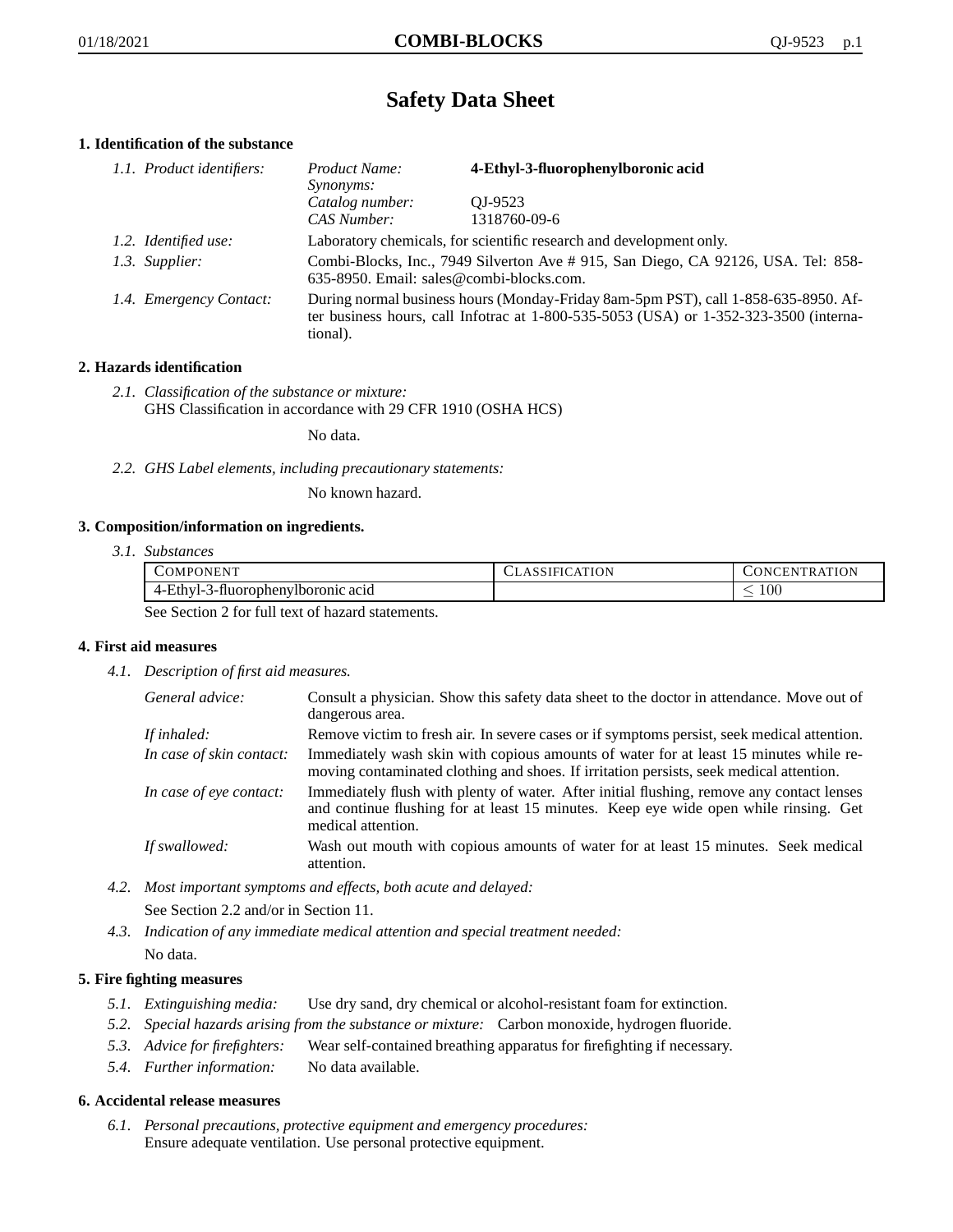- *6.2. Environmental precautions:*
	- Should not be released into the environment. See Section 12 for additional ecological information.
- *6.3. Methods and materials for containment and cleaning up:* Sweep up or vacuum up spillage and collect in suitable container for disposal.
- *6.4. Reference to other sections:* Refer to protective measures listed in Sections 8 and 13.

# **7. Handling and storage**

- *7.1. Precautions for safe handling:* Avoid contact with skin and eyes. Avoid inhalation of vapour or mist. Keep away from sources of ignition - No smoking. Take measures to prevent the build up of electrostatic charge. For precautions see section 2.2.
- *7.2. Conditions for safe storage, including any incompatibilities:* Store refrigerated. Keep container tightly closed in a dry and well-ventilated place. Containers which are opened must be carefully resealed and kept upright to prevent leakage.
- *7.3. Specific end use(s):* Laboratory chemicals, for scientific research and development only.

## **8. Exposure Controls / Personal protection**

*8.1. Control parameters:*

*Components with workplace control parameters:* Contains no substances with occupational exposure limit values. *8.2. Exposure controls:*

*Appropriate engineering controls:* Ensure that eyewash stations and safety showers are close to the workstation location. Ensure adequate ventilation, especially in confined areas.

*Personal protective equipment:*

| Eye/face protection:    | Wear appropriate protective eyeglasses or chemical safety goggles as described by OSHA's<br>eye and face protection regulations in 29 CFR 1910.133 or European Standard EN166.                                                                                                                                         |
|-------------------------|------------------------------------------------------------------------------------------------------------------------------------------------------------------------------------------------------------------------------------------------------------------------------------------------------------------------|
| Skin protection:        | Handle with gloves. Gloves must be inspected prior to use. Use proper glove removal<br>technique (without touching glove's outer surface) to avoid skin contact with this product.<br>Dispose of contaminated gloves after use in accordance with applicable laws and good<br>laboratory practices. Wash and dry hands |
| <b>Body Protection:</b> | Complete suit protecting against chemicals, Flame retardant antistatic protective clothing.,<br>The type of protective equipment must be selected according to the concentration and<br>amount of the dangerous substance at the specific workplace.                                                                   |
| Respiratory protection: |                                                                                                                                                                                                                                                                                                                        |

Control of environmental exposure: Prevent further leakage or spillage if safe to do so. Do not let product enter drains.

## **9. Physical and chemical properties**

*9.1. Information on basic physical and chemical properties*

| (a)      | Appearance:                                   | Solid    |
|----------|-----------------------------------------------|----------|
| (b)      | Odour:                                        | No data  |
| (c)      | Odour Threshold:                              | No data  |
| (d)      | pH:                                           | No data  |
| (e)      | Melting point/freezing point:                 | No date. |
| (f)      | Initial boiling point and boiling range:      | No data  |
| (g)      | Flash point:                                  | No data  |
| (h)      | Evaporatoin rate:                             | No data  |
| (i)      | Flammability (solid, gas):                    | No data  |
| (j)      | Upper/lower flammability or explosive limits: | No data  |
| $\rm(k)$ | Vapour pressure:                              | No data  |
| (1)      | Vapour density:                               | No data  |
| (m)      | Relative density:                             | No data  |
| (n)      | Water solubility:                             | No data  |
| $\circ$  | Partition coefficient: n-octanol/water:       | No data  |
| (p)      | Auto-ignition:                                | No data  |
| (q)      | Decomposition temperature:                    | No data  |
| (r)      | Viscosity:                                    | No data  |
| (s)      | Explosive properties:                         | No data  |
| (t)      | Oxidizing properties:                         | No data  |